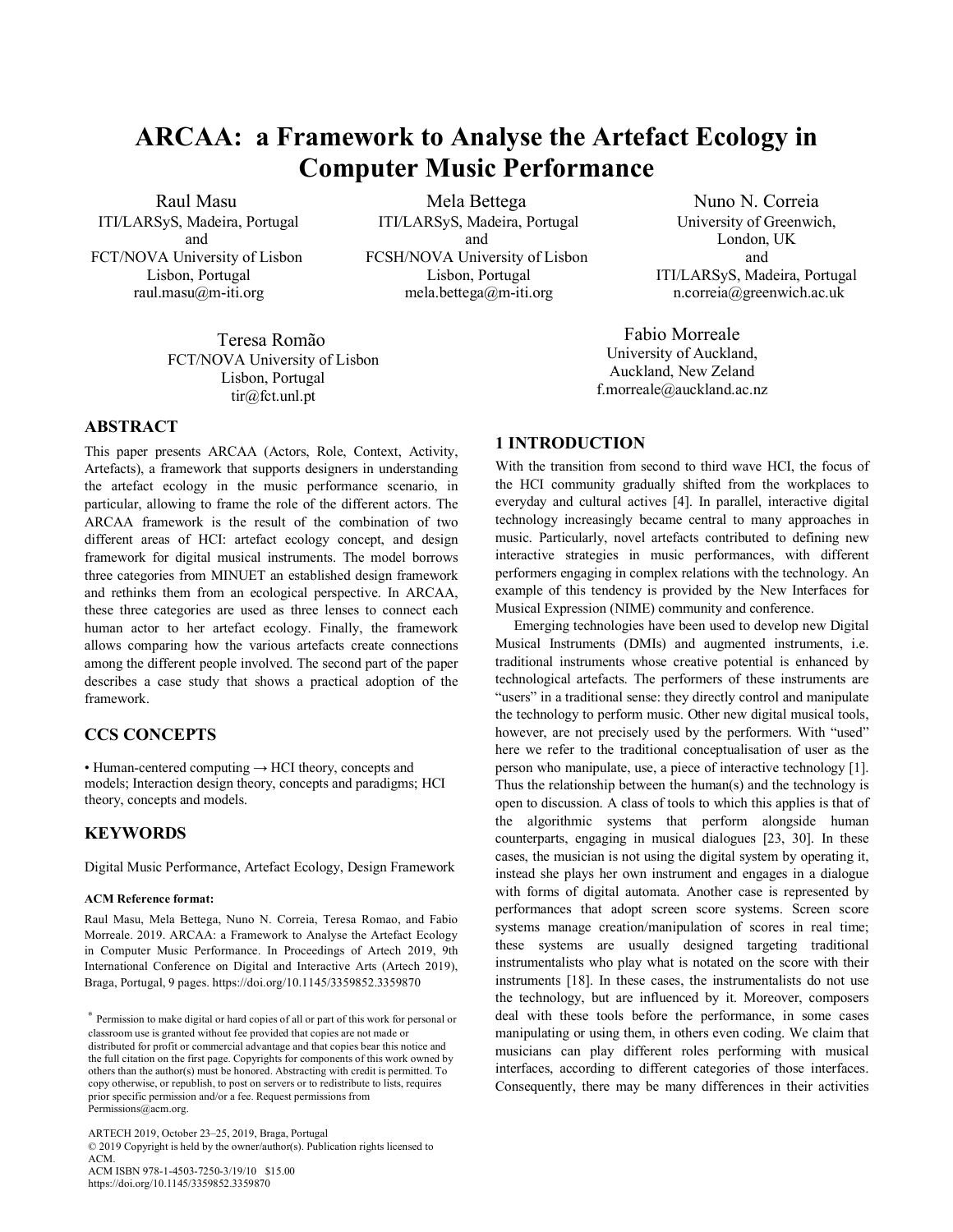during and before a performance and in their interactions with technology. We argue that there is a lack of research tackling these aspects. More generally, there is a lack of models that enable designers to take into account all these aspects, considering the different roles and actions of the various artefacts and human actors. In this paper we unpack this argument, providing evidence to the fact that these interactive scenarios present novel design challenges from a human-centred perspective. These scenarios introduce new nuances in the concept of using the technology, and as a consequence in the concept of the user itself. The expression human actor echoes the terminology proposed by Bannon [2] within the context of the Human-Centred approach to computing, and supports a more holistic vision of the humans interacting with technology, as opposed to considering them merely factors or user. We also propose the music performance as a scenario composed by many human actors and an ecology of artefacts. We borrow the concept of artefact ecology from Jung, who defines a personal ecology of artefacts as the set of artefacts "that a person owns, has access to, and uses" [22].

We advocate that there is a need of conceptualisation of humans and artefact ecology in a performative scenario. In this paper we interrogate ourselves with the provocative question *"Who are the users we are designing for?"* that can be applied to a comprehensive research issue regarding the use of interactive technologies for music performance as well as other forms of interactive art. This provocative question can be transformed in the following broad research question that this paper addresses: What are the roles played by human actors in a music technology performance, and what kind of activity do human actors perform while engaging with the artefacts in a performance scenario? We address this question proposing ARCAA (Actors, Role, Context Activities, and Artefact), a framework that enables the designer to incorporate different aspects of the interactive performance scenario. The model presented in this paper will support designer and creator of new musical interface to consider those musicians who are not directly interacting with the digital instrument, and create different hierarchies of use. We also present a case study to demonstrate the framework in use.

The rest of the paper is structured as follows. In Section 2 we describe related works on music technology and artefact ecology in HCI. Section 3 describes the model, and Section 4 presents a case study that we discuss under the lenses of the proposed model. In section 5 we discuss design implications of ARCAA in comparison with other existing frameworks. Section 6 presents conclusions and suggests future directions.

## **2 RELATED WORKS AND BACKGROUND**

This paper is grounded in two main areas: music technology design and human-centred computing. Section 2.1 presents a literature review in computer technologies for music performance. Section 2.2 discusses HCI literature around the topics of human actors, and artefact ecology.

# **2.1 Interactive Technology for Music Performance**

This section presents different types of interactive music technologies organised according to interactive modes. To start with, however, we revise the relations between the two main actors of the Western music tradition: composers and performers. This short description is necessary as this fundamental distinction between composers and performers reverberates in digital music performances.

*2.1.1 Composers and Performers in the Western musical tradition.* Western music has been characterised by the clear-cut distinction between composition and performance [34]. The composer and the performer mainly differ according to the moment of their involvement: composers write music before a performance, and this music is then played by performers. The composer and the performer can be the same person [35]. An important consideration, at least since the invention of print, is that the composer, the person who writes a piece of music, is considered the author of an artwork that can be reproduced in any moment [36]. Improvisation - i.e. inventing the music at the very moment of her performance - shares characteristics of composing and performing. In fact, in the traditional distinction between composition and performance, the composer is responsible for the creation of the music, and the performer is responsible for playing it. The improviser is responsible for both creating and playing a piece at the same time [32].

*2.1.2 Interactive music systems.* Interactive music systems introduced aspects in addition to composition, performance, and improvisation: designing and programming interactive musical artefacts. Digital musical artefacts include a variety of technologies, among which: algorithms that compose/improvise music [31], Digital Musical Instruments (DMIs) [21], augmented instruments [26], audiovisual tools [10], and screen score systems [18]. In this context, the process of composing is often subsumed in the design of the technology itself. This idea is well formalised in the concept of the "composed instrument" by Schnell [33]. A composed instrument is an artefact that subsumes aspects of an instrument (it can be played), machine (it can be programmed), and also represents the essence of a musical composition. Composed instruments often overlap the composition with the instrument itself and consequently blur the distinction between and designers and composers [24]. Not all the digital musical tools are composed instruments. Some of them are indeed designed just as new instruments, without embedding any composition in the instrument itself. One example is the Magnetic Resonator Piano [26] as this instrument was used by other composers (e.g. [11]).

Screen score systems [17] represent a set of interactive music technology that is particularly relevant in the scope of this paper. These systems rely on computational elements that generate or manipulate a musical score and visualise it in real-time [18]. These tools share with the composed instruments the property of blurring the distinction between composition and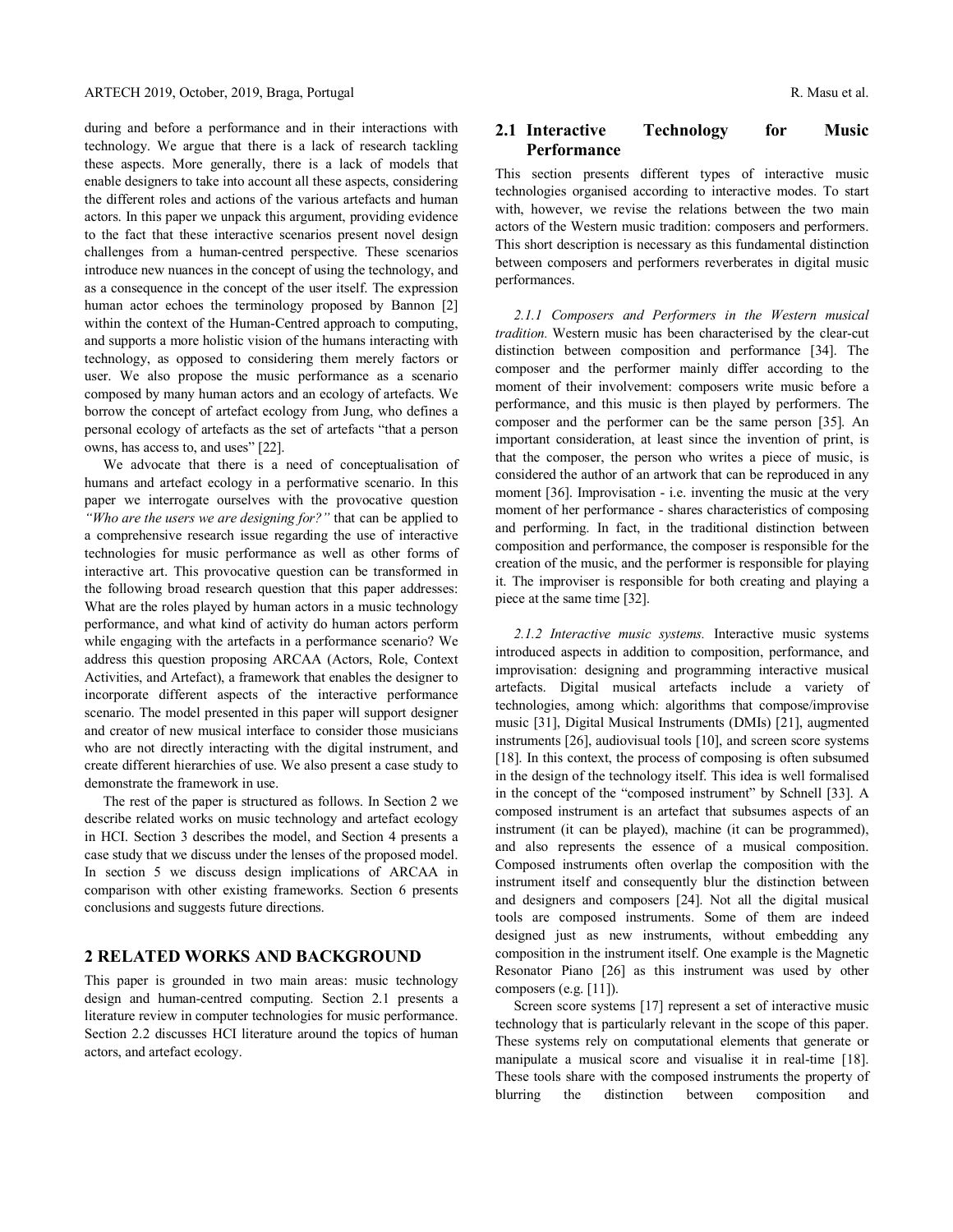#### ARCAA: a Framework to Analyse the Artefact Ecology in ARCAA. a Francwork to Analyse the Arteract Ecology in<br>Computer Music Performance

design/development of the technology. For this reason, it has been proposed that such tools can be considered as composed instruments [25]. The type of interaction that occurs during the performance with screen score systems are relevant to the scope of this paper. These musicians are not using in a traditional sense as they are not manipulating the technology. Rather, they use their traditional instrument to respond to the output. Despite not being directly operating the tools, these instrumentalists are important actors in this performance scenario: without them reading the scores, the artefact would have no purpose. To conclude, the recent developments of ubiquitous computing allowed audience participation in the performance: the audience interact with the music or with the performers using mobile apps [29, 37]. In these cases audience members become users and performers.

*2.1.3 Design frameworks for interactive music systems.* Numerous design frameworks have been presented to investigate the design of interactive music systems. Most of the studies on the design space of musical interface restricted their investigation to DMIs [19] and categorised musical interfaces on the basis of the interaction modalities: instrumental (the musician controls every aspect of the music), ornamental (the system has some level of control) and conversational (shared control). Other studies tried to specifically pinpoint different factors that come into play when designing a new musical interface. For instance, Jorda [20] discusses issues of balance between simplicity and complexity, playability, learning curve, and instrument efficiency; Birnbaum et al. [3] base their design framework on a number of dimensions, among which: required expertise, musical control, feedback modalities, and degrees of freedom. Whereas most of these frameworks are centred on technological aspects, Morreale et al. [27] propose a design framework (MINUET) for musical interfaces centred on the experience of the player. MINUET is a design process structured into two stages: the first one analyses the goals of the interface; the second stage specifies how to practically achieve these goals. The goals are articulated around three main elements: People, Context and Activity. As opposed to other frameworks, MINUET proposes a precise temporal unfolding rather than a set of heuristics. In all these attempts, there is a lack of design models that consider the complex scenarios in which the music performances take place. Specifically, no previous work has tried to identify the ways in which different human actors are involved in the performance when they are not user, in the sense that they are not directly operating the technology, nor are there frameworks that consider the different artefact ecologies in music performance.

# **2.2 Human Actors and Artefact Ecologies in HCI**

In the last decades, the stratification of the HCI domain in many aspects of human life gradually led to the rise of a human-centred computing perspective [2]. This slow paradigm-shifting process came along with the idea that people are much more complex than merely system users. In particular, they have broader motivations, values, goals and interests. All these aspects cannot be fragmented

into sets of independent system components, rather they all contribute to complete the design equation. For this reason, Bannon [1] claimed that to avoid transforming human beings into just another system component, it was necessary to reach a more holistic vision and proposed to move from the concept of human factors to human actors. Designing for people without taking into account that they are many other things other than users operating a system may lead to misunderstandings. In the very same way, considering just the interactions of a person with a single artefact may not even be sufficient to understand her relationship with the overall scenario that is taken into consideration [22]. The concept of artefacts ecology is extremely useful to investigate what we can find beyond the interaction of a person with a single artefact.

The word ecology used to conceptualise the artefact ecologies [5, 22] is borrowed from Gibson [13]. Gibson advocates that our physical ecology defines our (visual) perception and they cannot, therefore, be analysed in isolation. The ecology of a single subject is part of the complex physical world. Following Gibson's conceptualisation of ecologies, Jung et al. propose that a person's ecology of artefacts can be defined as the artefacts that a person owns, interacts with and uses [22]. Possibly because this concept is relatively new and still not widely adopted, its definition and use can vary. Jung [22] refers exclusively to the digital artefacts, while Bødker theoretically considers both digital and non-digital artefacts [5] although in empirical cases she focuses only on the digital ones [6,7,8]. On the spatial dimension, Jung et al. [22] adopt a more inclusive perspective, considering all the digital artefacts their participants own and use, while Bødker in some cases proposes to consider as artefact ecologies groups of artefact that are determined by "looking at the empirical situation" [5]. Within this context, Bødker developed the human-artefact model. This model is a framework composed of a set of questions, whose purpose is to understand the artefact ecology of a single person. The studies more strongly centred on the concept and definition of artefact ecology tend to have a strong focus on single individuals using a multiplicity of artefacts [5, 22]. Nevertheless, most of the empirical studies connect this individual usage to broader contexts such as interactions between people in a community environment [6, 7, 8]. Although this broader context is taken into consideration, the kind of relationship between actors involved in the common usage of artefacts seems to be quite loose.

Related to sound, recently Erkut and Serafin [12] proposed the idea of sonic artefact ecologies to analyse the relation of sounds in computational objects. To conclude, the idea of ecology has been adopted in the context of the music performance by Gurevich and Treviño [14]. The authors advocate that considering the relationships among the different persons on the stage is beneficial in order to understand the overall musical context. They discuss their proposal using several examples from music technology and HCI but do not conceptualise any design framework to assist designers in framing the stage pragmatically.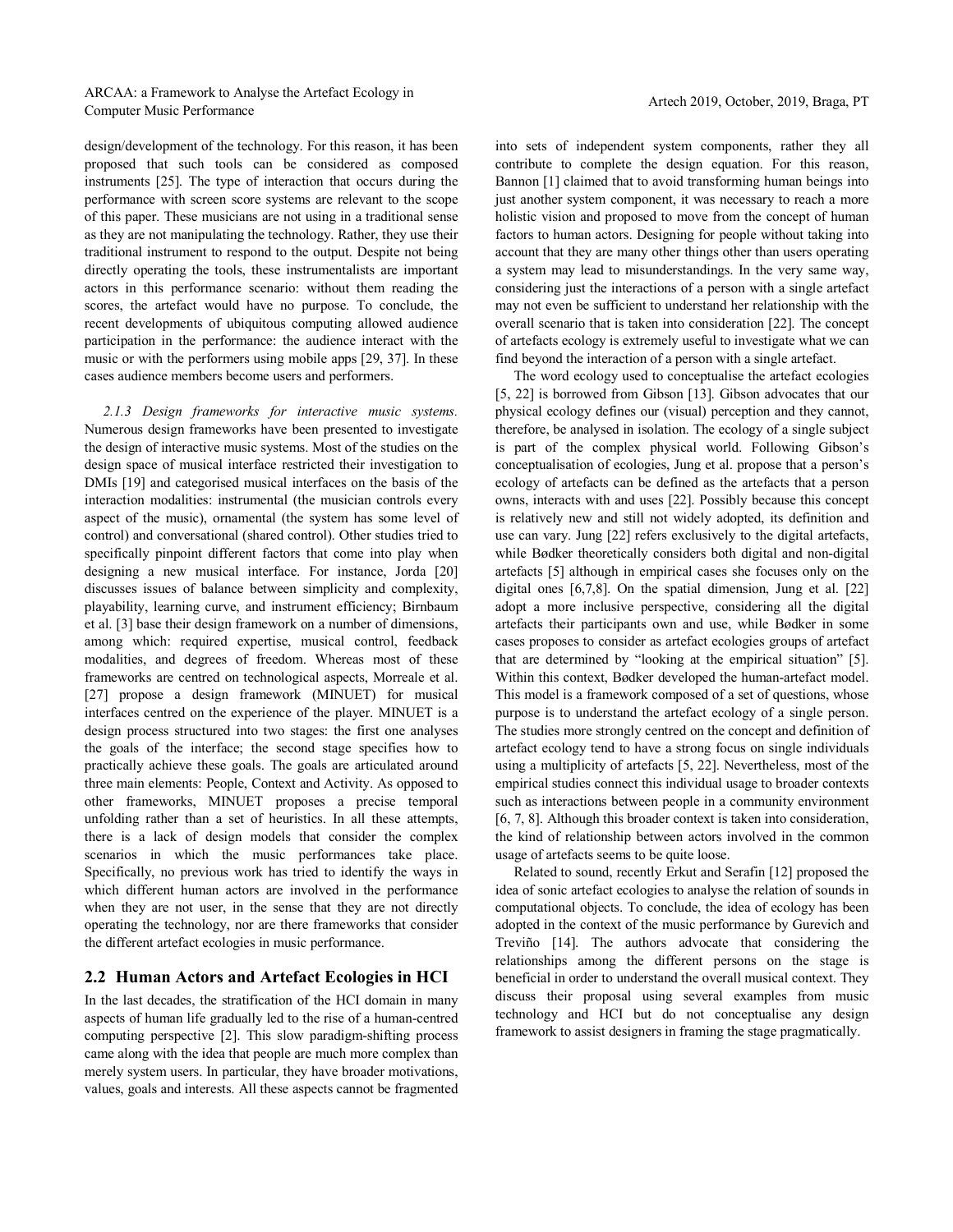# **3 THE FRAMEWORK: ARCAA - ACTORS, ROLE, CONTEXTS, ACTIVITY AND ARTEFACTS**

ARCAA is our proposed conceptual framework for understanding the roles and the actions of the different human actors involved in an interactive music scenario, within their ecology of artefacts. ARCAA aims to help designers understanding the characteristic of the different human actors. In particular, ARCAA focuses on how each different human actor is related to her ecology of artefacts in the performance scenario.

The framework considers the musical scenario of the performance from a holistic perspective, considering all the actors and the artefacts. Rather than limiting the investigation to the physical space of the performance, this model includes those situations that anticipate the performance itself. Such situations might include compositional aspects, but also the design of the technology itself if the technology is ad-hoc developed for a specific performance.



**Figure 1: Structure of the framework: ARCAA (Actors, Role, Context, Activity, Artefacts). The framework connects all the actors (top in the scheme) to all the artefacts (bottom in the scheme) throughout the three levels: Role, Context, Activities. Each Level proposes different questions related to the actors: Who is involved, and in which role? – Where and when is the actor involved: In which context is each actor involved? Is the actor engaged in the real-time interaction? – What kind of activity is the actors performing? How is the actor manipulating or interacting with the artefacts?**

From this perspective, the set of human actors that are considered, do not only include the actors who are physically operating the technology, but also those performing alongside the technology, composers, designers, developers, and so on. Even if the primary purpose of ARCAA is to support digital technology designers, our model also takes into consideration also the nondigital artefacts as part of the scenario. Therefore, the scenario may include acoustic instruments and scores.

The structure of ARCAA is borrowed from the top level interactive dimensions identified by MINUET [27]. We decided to rely on MINUET, given its focus on humans and their needs. ARCAA proposes three levels of analysis that mirror the three dimensions proposed by MINUET when defining the goals of a musical interface: People, Context, and Activities. In ARCAA, we change the word people to Role as the same person can play more role, while Context and Activities maintained the same terminology. Role aims at framing the role played by the actors involved in the interaction; Context distinguishes between actions that are carried out during the live interaction from those that are carried out before; Activities probes into the specific activities performed by the different human actors in relation to the different artefacts. The objective of this model is to analyse the role of each actor through different levels and gradually define the different connections that they have with the technological artefacts at play. The overall structure of ARCAA is shown in Figure 1.

An innovative aspect of ARCAA, compared to other DMIs design frameworks, is to look at the artefact ecologies of those actors that are not actually using the technology, but whose role is essential to, and whose activities are affected by, the interactive digital artefacts. Another novel aspect of this model is the inclusion of non-digital artefacts, such as traditional instruments.

## **3.1 First Level: People Role**

The first level focuses on identifying the role of the human actors involved in the scenario. The actors include the users in the traditional sense, those who use the artefact, but also other human actors whose presence is relevant in the music performance. In this sense, it is worth specifying all the subjects who engage with the interface, thus considering the term engage from a broader perspective. Summarising, the first level proposes this question:

#### *Who is involved, and in which role?*

The following list shows the most typical roles. This list is not meant to be comprehensive of all the possible roles in music performance. Rather, we support that these categories depict the main distinctions in the roles and can offer key concepts to be fine-tuned for each specific scenario.

• *The Designer/programmer* should be considered only if the design process occurred in parallel to the creation of the performance; this can be the case of many new DMIs.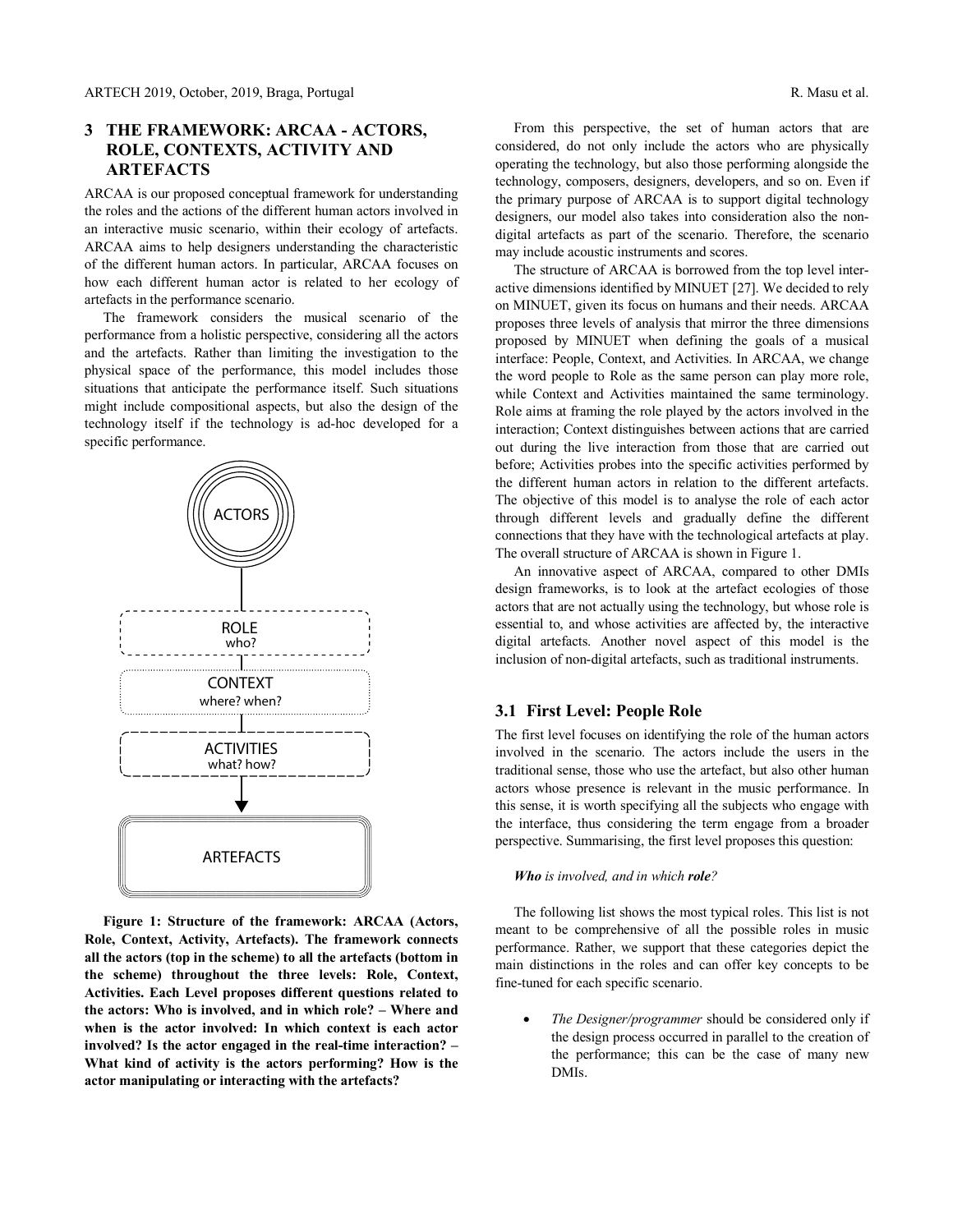ARCAA: a Framework to Analyse the Artefact Ecology in ARCAA. a Francwork to Analyse the Arteract Ecology in<br>Computer Music Performance

- The Composer is responsible for writing the piece, in a way that the core characteristics of the piece are not bound to a single performance, and, at least to some extents, repeatable.
- The Performer of a digital instrument is the traditional user, she is the actor that directly manipulates the technology.
- *The Instrumentalist* is a performer that plays a traditional musical instrument.
- *The audience performer* in case of audience participation

## **3.2 Second Level: Context**

The second level aims at specifying the context in which each actor is involved. We refer to context as the actual moment in time and space in which the actor is involved. In the first level, we specified that a single actor might play different roles: such roles could be performed in different contexts. Therefore, we argue that it is essential to consider each different role while analysing the context to fine-tuning the roles.

The context mainly distinguishes between on-stage and offstage and reflects the classic dyad composer/performer (described in section 2.1). Stage refers to the place in which the performance occurs, but not necessarily in the traditional sense. In the on-stage context, the actor is usually involved in a real-time interaction, whereas this usually is not the case in the on-stage context. Summarising, the second level addressed this question:

*Where and when is the actor involved: In which context is each actor involved? Is the actor engaged in the real-time interaction?*

#### **Where**:

- *On-stage:* in this context, the actor engages live in real-time interactions in the same location. Rehearsals usually occur at on-stage context as they typically rely in real-time interactions.
- *On a control desk,* or in a control room, for those interaction that occur in relation to what happen onstage, but in a different physical space.
- *Off-stage:* in this context, the actor is preparing the performance (e.g. designing the instrument, composing the piece) thus does not engage in live interaction.

#### **When**:

- In real-time: the interactions have a real-time impact on the performance; usually, the on-stage context implies the real-time interaction.
- *Not in Real-time*: the interactions do not have a realtime impact on the performance; usually, off-stage interactions do not occur in real-time.

#### **3.3 Third Level: Activities**

The third level connects the actors to all the artefacts. In this level, the artefact ecology of each actor emerges. The connection between the actors and the artefacts is expressed through the typologies of activities that involve them. Different actors might simultaneously perform different actions. For instance, an acoustic instrumentalist may be playing the flute while reading a score from a screen score system; or a DMI improviser may be manipulating some knobs on the instrument while listening to an algorithmic agent. The question that this level poses is:

*What kind of activity is the actors performing? How is the actor manipulating or interacting with the artefacts?*

The following list presents some of the most common activities performed in music scenarios:

- *Designing* a digital artefact specifically for one performance.
- *Playing* a DMI (using the interface in the traditional sense).
- *Coding* or *providing data* for an algorithmic system
- *Performing alongside* a system that algorithmically generates music based on musical input.
- *Playing* a traditional instrument.
- *Composing* a piece, this may include compose scores or produce samples.
- *Reading* a score.

## **3.4 Artefact Ecologies of the Different Human Actors in the same Scenario**

ARCAA connects all the actors with all the artefacts. The framework can be beneficial for the design and evaluation processes and can support practitioners to use new artefacts. By analysing the different human actors through these three levels, a designer can visualise the different artefact ecologies of each human actor. The framework highlights essential aspects of the actors: each level adds a layer of details. ARCAA also helps understanding how different persons and ecologies are connected, and how the same artefacts are involved in different activities with different actors.

# **4 CASE STUDY**

In this section, we present a case study in which we used ARCAA to analyse a music performance for a trumpet and Chimney, a DMI previously developed. The performance took place in Trento, during the 12th International Conference on the Design of Cooperative Systems (figure 2). A complete description of the design of the instrument and the performance can be found in [28].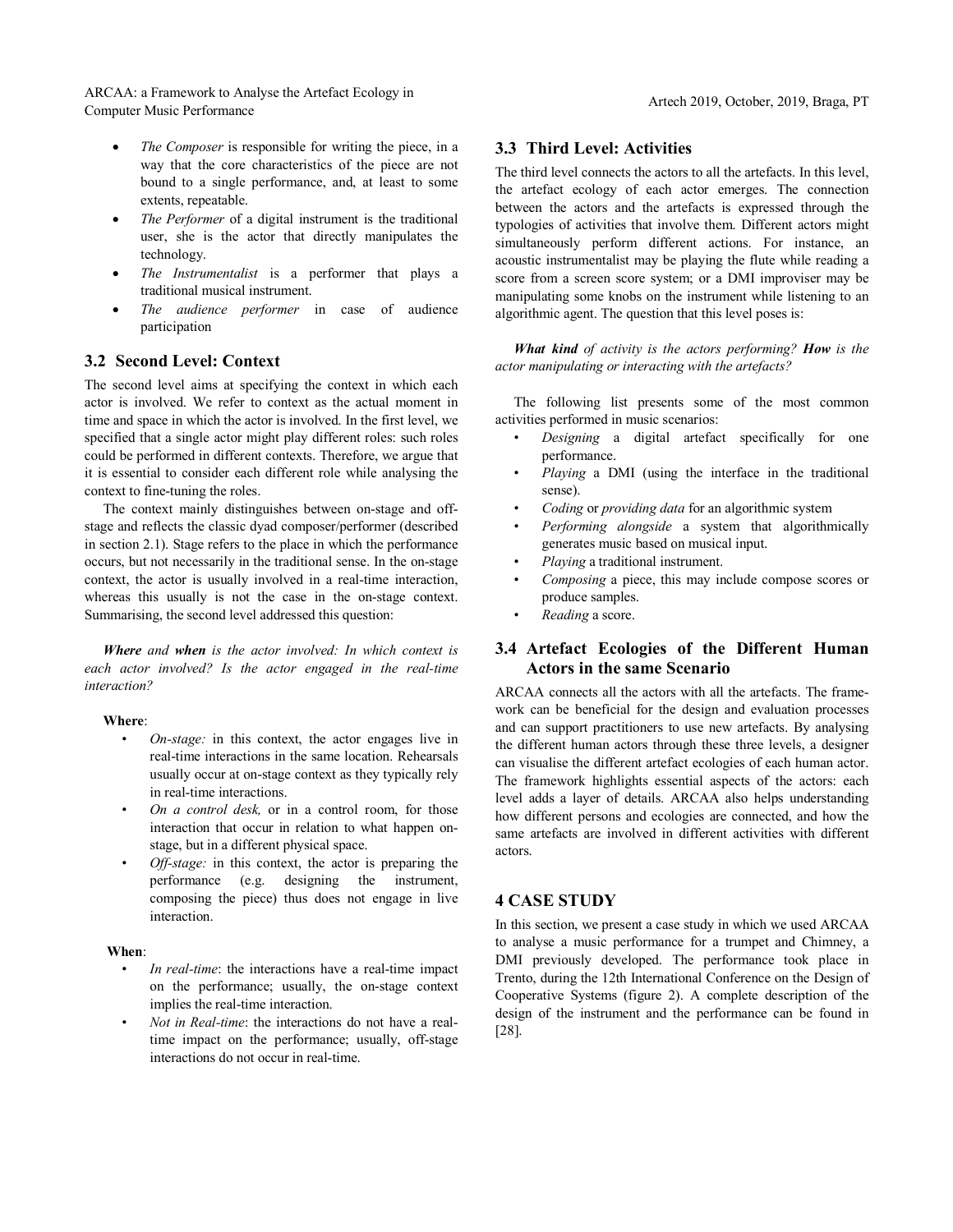#### ARTECH 2019, October, 2019, Braga, Portugal R. Masu et al.



**Figure 2: Photo of the Performance. Riccardo Terrin (B.) plays the trumpet, Raul Masu (A.) Plays Chimney**



**Figure 3: Screenshot of the graphic interface of the DMI**

# **4.1 Description of the Performance Level 1: Activities**

Before analysing the artefact ecologies of the actors involved in the performance using ARCAA we briefly describe both the DMI and the performance itself.

*4.1.1 The DMI: Chimney.* Chimney [28], is an open-source software application developed in Processing. In Chimney, the DMI composer/performer can select the musical patterns to be played during the performance, by uploading them in the software database before the performance. During the performance, the DMI performer has control over the selection of the musical material; and controlling the probability of the patterns to be played temporally close to each other. During the performance, the live musician can position graphical objects corresponding to the patterns on a canvas; an algorithmic random walker roams throughout the selected patterns and decide which pattern is to be reproduced. The canvas is initially blank except for the random walker (figure 3). An adapted version of Perlin Noise [15] was used for the movement of the random walker. The Perlin Noise

function generates a succession of numbers that recall a more natural behaviour if compared to that of standard random functions.

*4.1.2 The performance*. Chimney was adopted for a duo piece, called Alinearity, alongside a trumpet. The piece was performed in Trento. The most important aspect of the compositional process of Alinearity is the composition and production of the sound patterns. The piece is indeed based on the overlapping of the different sound patterns that create different musical outputs. The gamut of these patterns comprises the 20 short monodic musical patterns, in addition a score with the description of these patterns was composed for the trumpeter performer. Each of the 20 short musical patterns is characterised by a specific timbral, melodic, harmonic, and rhythmic characteristic, and was produced using a digital synthesiser. Two actors were involved in the described scenario: A. composed the piece, produced the musical patterns and performed the piece playing Chimney, and B. a trumpeter who performed alongside A., playing his trumpet. We analyse here the two actors, through the lens of ARCAA, passing by the different level of Role, Context and Activity. The result of the analysis is graphically presented in figure 4.

# **4.2 The First Actor A.**

*4.2.1 Role.* A. plays two different roles as he is responsible of both the compositional and the performative aspects of the piece. Therefore, we assigned to this actor two different roles: composer and performer. As composer A. is responsible for the creation of the identity of the piece, and as performer he is responsible for the performative aspects of the piece.

*4.2.2 Context*. In this scenario the two roles (composer and performer) played by A. are settled in two different context, respectively off-stage without real-time interactions and on-stage with real-time interactions. In this case, the distinction was clear as this scenario is characterised by a clear difference between a compositional moment and a performative one.

*4.2.3 Activity*. As a composer A. is responsible for two offstage activities (i) producing the patterns and loading them in *Chimney*, and (ii) writing a score for the trumpeter. As a performer, A. plays *Chimney*, by placing the musical patterns in the canvas, and at the same time listens to the trumpet. The act of listening to other instruments is an essential component of a performance as it influences many choices on what/how to play. In this case, it affects which pattern to choose.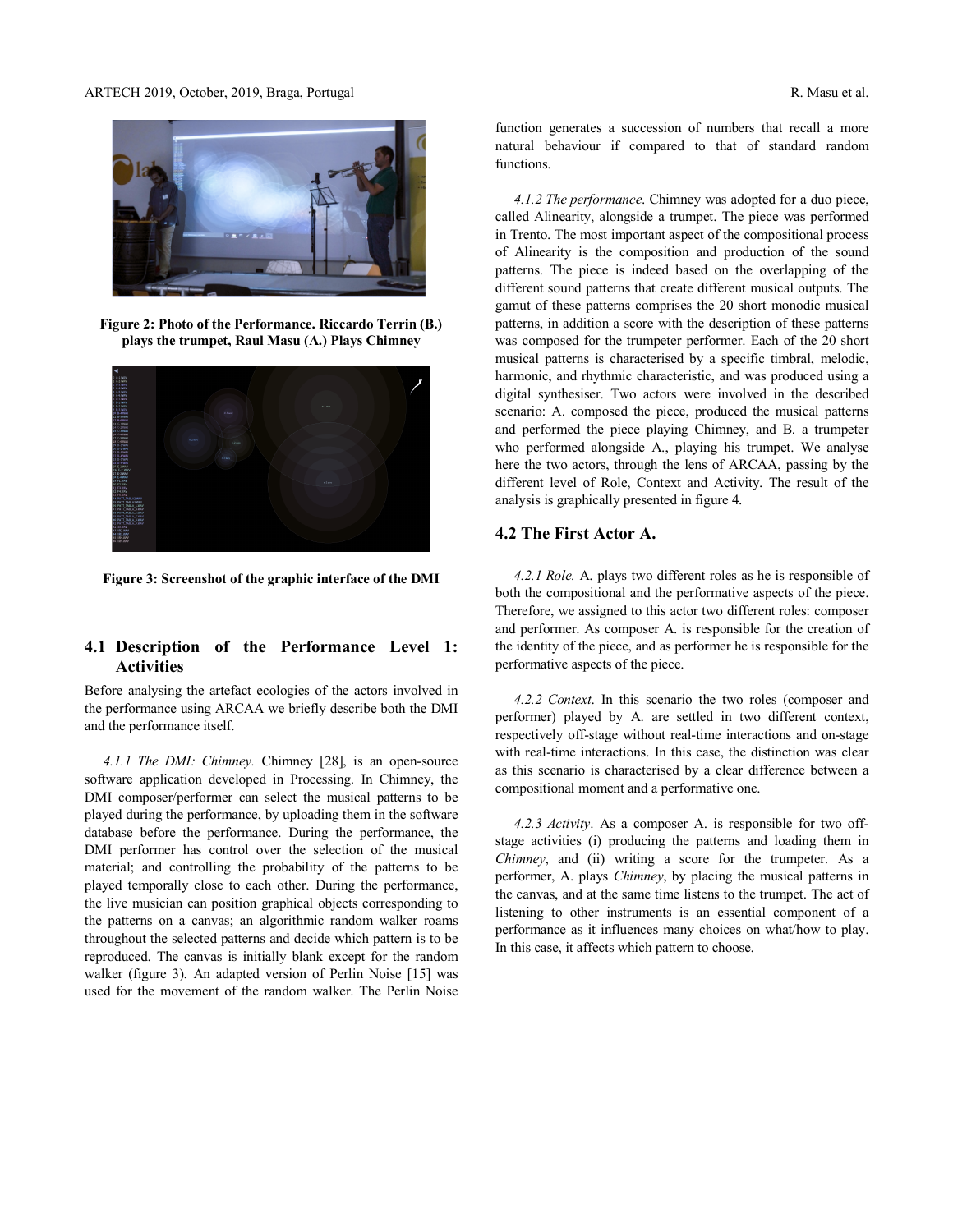

**Figure 4: A scheme summarising the ecology of the performance**

# **4.3 The Second Actor B.**

*4.3.1 Role*. B. plays one single role in this scenario, namely he is an instrumentalist, playing a trumpet.

*4.3.2 Context*. As a performer, B. is involved in the on-stage, real-time scenario. He is not involved in the creation of the piece, nor in the development of the software. All his actions have a real time impact on the performance.

*4.3.3 Activity*. B. performs many activities in the scenario that connects him with many artefacts on the stage. As a main activity, B plays his trumpet, and at the same time he listens to the output of Chimney, and reads the score.

## **4.4 Results**

The comparison of the two actors' ecologies by using ARCAA allows for some considerations.

- The DMI is central in the performance: all the roles played on by the different actors are connected to the DMI;
- The two performers engage in parallel activities with the trumpet and the DMI, B. plays the trumpet and listens to the DMI, while A. (as a performer) plays the DMI and listens to the trumpet;
- The two roles of A. engage him in different activities, as he performs different activities with different artefacts
- The score connects A. (as a composer) with B.

ARCAA provides support to understand several aspects of the scenario. First, ARCAA highlighted the fact that Chimney has an impact on the action of the trumpeter, even though he is not manipulating it. It showed how the same actor performs different activities, according to the different roles (A. as a composer and A. as a performer). ARCAA also highlighted the centrality of Chimney in the scenario, as this is the only artefact that connects among the roles in the scenario. Finally, the framework showed how the different artefacts create connections between the roles in the different contexts (on-stage and off-stage); for instance, it showed how the score connects actor A., playing the role of the composer, to actor B.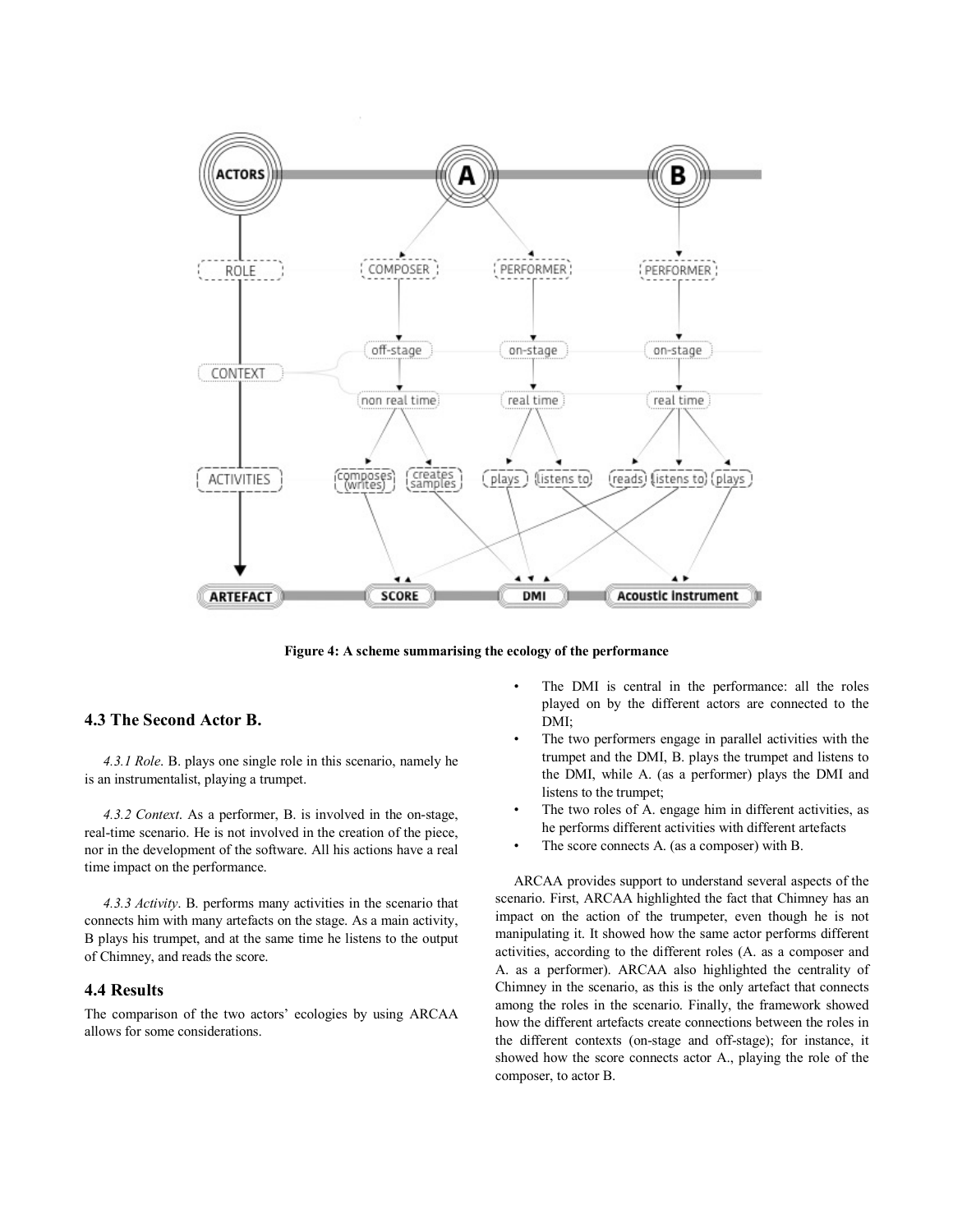#### **5 DISCUSSION**

ARCAA, the framework proposed in this paper, provides support to analyse the artefact ecology of music performance scenarios, as well as to understand the characteristics of the human actors involved. ARCAA is a contribution to two main areas: music technology design and artefact ecology debate.

## **5.1 Implications for Music Technology Design**

ARCAA has two main different design implications. Firstly, it directly contributes to understand the actors and artefact relationships of a specific scenario. Secondly, it contributes to expand the music technology design frameworks. In this sense, we suggest that ARCAA could be used alongside other frameworks.

*5.1.1 Actors and Artefact.* The primary contribution of ARCAA is to the field of design of interactive music technology. In the case study, we demonstrated how ARCAA provides support to understanding several aspects of the scenario. Generalising the results, we support that ARCAA helps designers to understand the artefact ecology of the musicians involved in the complex scenario of a music performance. In particular, ARCAA provides support in the following points:

- (1) Understanding the role(s) that each actor plays and how the role affects her activity with the artefact. Each different role has specific needs for different activities. We argue that all these different needs should be taken into account during a design process to define the software requirements. ARCAA also highlights to the designers that the same actor may play different roles, having therefore different needs.
- (2) Take into consideration those actors that are not directly operating the artefact. Understanding the impact that the artefact has on other musicians on stage and include them in the design has a positive effect on both the performer experience and the overall artistic quality of the performance.
- (3) Understanding the amount of activities in which each artefact is involved and determining possible hierarchies among them.
- (4) Understanding how artefacts mediate the relations of different roles of the actors in the same scenario, for instance how different roles perform different actions on the same artefact.

All the points discussed above contribute to expanding the existing literature on DMIs design frameworks, in particular as it helps the designers to position their artefacts in a more complete understanding of the scenario. Moreover, understanding how the different actors connect with the different artefacts helps to frame the characteristics of the different actors.

Our approach could be particularly beneficial in the design of those digital interactive musical artefacts that are not instruments. As presented in the related work, this category includes screen score systems [16, 18]. ARCAA support designers to frame the profile of those actors who are not using a digital artefact, in the sense of operating it, but instead reading, reacting to what they read or similar activities.

*5.1.2 ARCAA and Other Design Frameworks.* Compared to other frameworks presented in this paper (section 2.1.3) [3, 20], ARCAA supports a more complete vision of the scenario. In this sense, ARCAA can help music technology designers to broaden their focus to a more comprehensive view of the scenario. On the other hand, being focused on the artefact ecology of different actors, ARCAA does not offer detailed support for technical specification. Summarising, there are advantages and disadvantages:

- *Advantages*: ARCAA includes the ecology of the different actors and helps to understand the needs of all those actors
- *Disadvantages*: ARCAA does not provide the designers with tools to define the more precise technical specification of the system, such as mapping or ergonomics.

For these reasons, we suggest that ARCAA should be used in parallel with other frameworks. In particular, we recommend the use of ARCAA in tandem with MINUET [27]. The structure of ARCAA is explicitly designed to support the coordinated use of the two. The three levels of ARCAA correspond to the three dimensions (People, Context, and Activity) of MINUET. Therefore, we suggest using ARCAA first to understand the overall scenario, and successively report them in MINUET to define the system specification. We suggest that this process may be recursive.

#### **5.2 Ecology of Artefacts**

This paper presents a secondary contribution to the literature on artefact ecology. Firstly, ARCAA helps to apply the concept of artefacts ecology in the domain of music performance where this concept is currently overlooked. From this perspective, we argue that this paper will also facilitate designers from other branches of creativity support tools to approach their artefact from an ecological perspective. These areas may include dance and other performative arts.

Secondly, it proposes a model that facilitates the comparison of multiple ecologies of different actors within the same analysis. This possibility expands the Human-Artefact Model proposed by Bødker. This model, indeed, is effective in understanding one person's artefact ecology, but does not provide specific support to analyse multiple actors and their respective ecologies in the same scenario. ARCAA explicitly supports the comparison of the different actors; in particular, it also highlights how the artefacts create connections among the different actors.